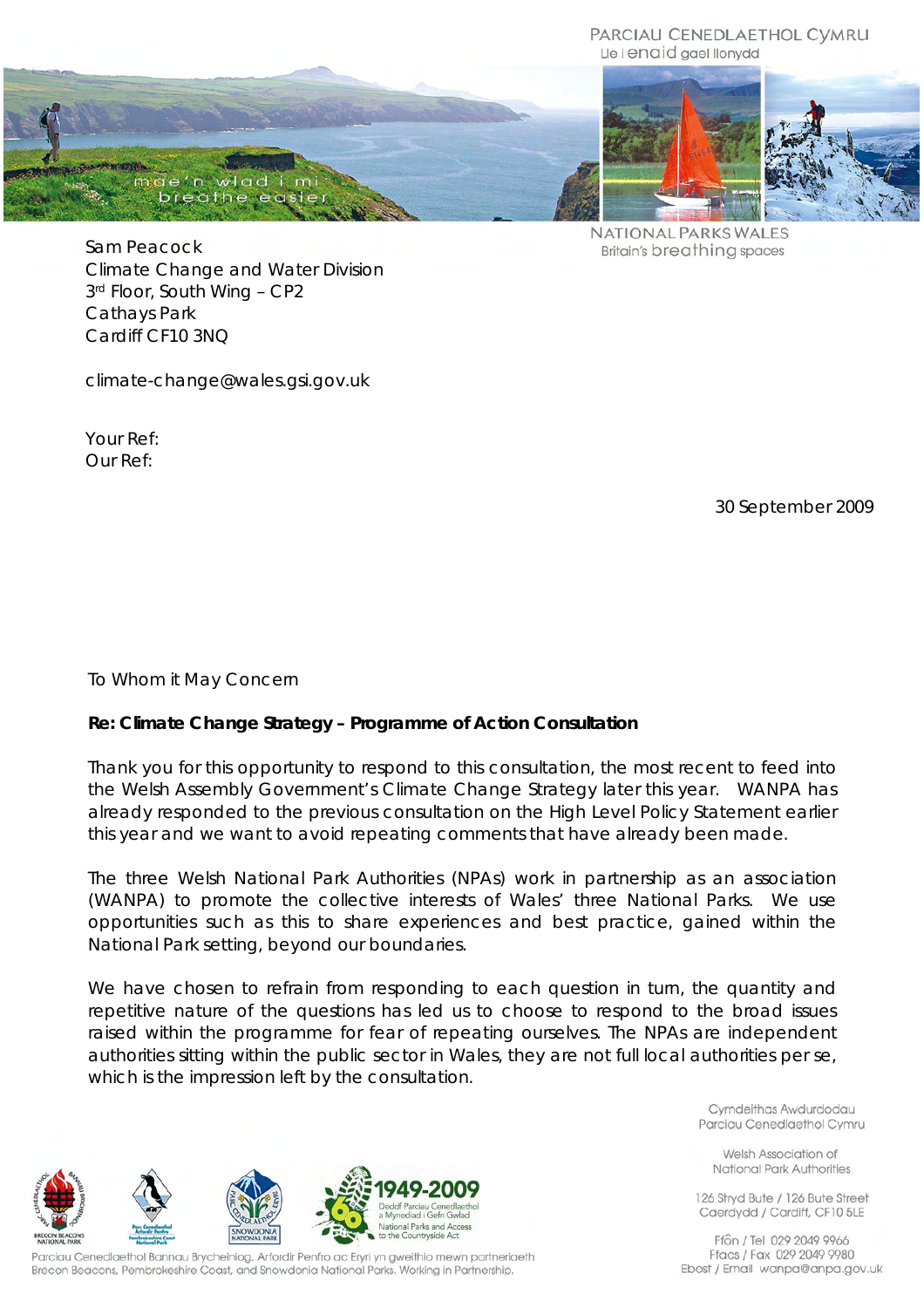Prior to commenting upon points raised within the consultation, we wish to note our disappointment that the National Parks and NPAs fail to have a more prominent role within the programme of action. We envisage a role for National Parks addressing Climate Change – indeed we understand that this is also the view of the Minister and is in line with the 2007 National Parks Policy Statement. Making up 20% of Wales by area, the National Parks cover a significant range of special qualities worthy of national recognition and protection. Protected from significant human intervention over fifty years the special qualities within National Parks are particularly susceptible to changes bought about by Climate Change. Wales is at serious risk of losing habitats that provide essential ecosystem services as well as suffering the significant economic impact of losing their allure to visitors.

National Parks and the National Parks Authorities posses a number of strengths that make them well suited to contribute to tackling the causes and consequences of climate change. NPAs are planning authorities that have a record of planning for energy efficient and sustainable design and development. We also have a record of facilitating and enabling community-led projects, often utilising the Sustainable Development Fund to support and lever in funding to assist projects that address climate change. Finally, National Parks contain the ecosystem services that serve and will continue to serve Wales from the sequestration of carbon within upland soils to the regulation of water.

The Climate Change aspirations of the NPAs in Wales mirror those of the Welsh Assembly Government, which set out its medium-term vision and strategic agenda for National Parks in its 2007 policy statement. Within the statement WAG expresses its confidence in NPAs to deliver the triple bottom line, environmental, economic and social, benefits of sustainable development which are also applicable to tackling Climate Change.

Sustainable development principles are well embedded within the National Park Authorities, and as you can see from appendix 1 National Parks are already involved in a wide range of projects and programmes that address Climate Change, in terms of its mitigation and our adaptation. We believe that given careful planning and management the National Parks are able to act as test beds for a number of WAG sponsored initiatives set out in the programme. The NPAs also have a long track record of complementing national schemes with local, gap-filling initiatives. If similar initiatives already exist, and our appendix 1 provides a list of examples, we hope to share the knowledge already gained with the relevant stakeholders. We hope that further consideration is given to include this offer of greater collaboration in the final Climate Change Strategy.

We support the broad focus adopted by WAG and set out in brief on pages 11 and 12 of the consultation document. As one of a number of authorities that will have to work in partnership with others to deliver the programme on the ground we look to WAG to provide the necessary strategic leadership. The focus covers a broad range of responses for WAG to lead within which we believe the NPAs can play their part. In particular the NPAs can add value to Glastir (proposed action 11, and details on pg 101), by giving targeted, practical assistance to farmers to deliver carbon-, catchment- and connectionsensitive land management. We also look forward to helping householders and communities realise the new economic and environmental opportunities that will result

Cymdeithas Awdurdodau Parciau Cenedlaethol Cymru

Welsh Association of National Park Authorities

126 Stryd Bute / 126 Bute Street Caerdydd / Cardiff, CF10 5LE

Ffôn / Tel 029 2049 9966 Ffacs / Fax 029 2049 9980 Ebost / Email wanpa@anpa.gov.uk



Parciau Cenedlaethol Bannau Brycheiniog, Arfordir Penfro ac Eryri yn gweithio mewn partneriaeth Brecon Beacons, Pembrokeshire Coast, and Snowdonia National Parks. Working in Partnership.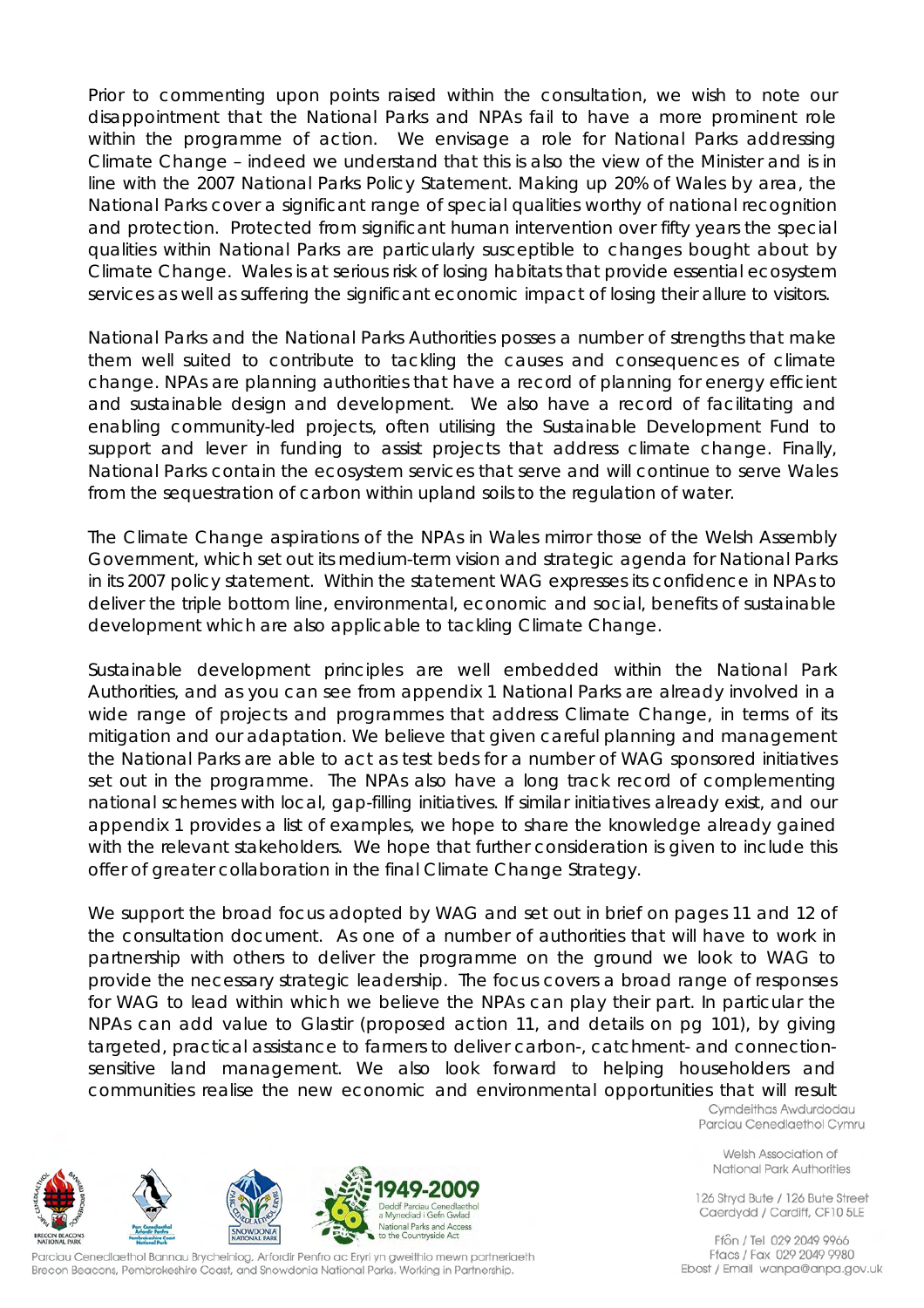from revision of the feed-in tariff, via our development planning and management functions.

We want to stress the need for wide ranging, big step, innovative changes required to move the nation to a low emission economy. Some changes will require technological innovation, many will require improved rural infrastructure. All will require the support of Government, strategic and financial.

We hope that WAG considers whether local government have the necessary personnel to facilitate local projects and the role of private utilities and their relationship with the public sector as they discharge their public responsibilities, for example water catchment management.

We believe the Programme, as it stands, would benefit from providing a clearer indication of the timescales within which each action is expected to operate. In its present form the programme lacks the sense of urgency now associated with Climate Change. assume that all of the actions exist within the time frame of the Vision, up to 2050. However, some proposed actions, see 2, 3 and 6 appear to operate over a 2 - 3year period in which costs are linked to specific funding, with little indication of what takes place after that time. Others make no mention of timescale irrespective of cost or funding. We assume that some, such as proposed action 1, supporting behaviour change will remain relevant and require buy-in from stakeholders over and beyond a generation, some 25 years plus, but this is not clearly indicated. In spite of the level of uncertainty we have to live with providing some indication of timescales at this point in proceedings would allow WAG, authorities (such as NPAs) and other relevant agencies to begin to manage their response through adequate planning and allocating the necessary funding.

Within our own work on Climate Change the response of National Parks has also been framed within the context of the global energy descent from peak oil and the management of the transition from the status quo to a post-carbon economy. We note the linkages that are also made within the programme of action and hope to see these carried through to the final Strategy.

We cannot find however reference to peak oil in the Programme. Contentious though this issue may be – as the possibility of climate change was for many years – we believe that that sooner the issue is debated, and linked with the complementary actions to address climate change, the greater the sense of urgency and shared responsibility there will be to tackle these closely-related issues.

We feel that this is important, as there is a risk that incremental changes could actually obstruct (by diverting money and attention away from) the larger step changes that will be required to achieve the  $CO<sub>2</sub>$  reduction profile on p23, which we entirely support and welcome. Speed is also of the essence if we are to secure the considerable first-mover and network advantages to be gained from tidal energy generation and creation of the associated grid links around Wales' coast.

ediad i Gefn Gwlad Vational Parks and Access<br>To the Countryside Act

Parciau Cenedlaethol Bannau Brycheiniog, Arfordir Penfro ac Ervri yn gweithio mewn partneriaeth Brecon Beacons, Pembrokeshire Coast, and Snowdonia National Parks. Working in Partnership.

Cymdeithas Awdurdodau Parciau Cenedlaethol Cymru

Welsh Association of National Park Authorities

126 Stryd Bute / 126 Bute Street Caerdydd / Cardiff, CF10 5LE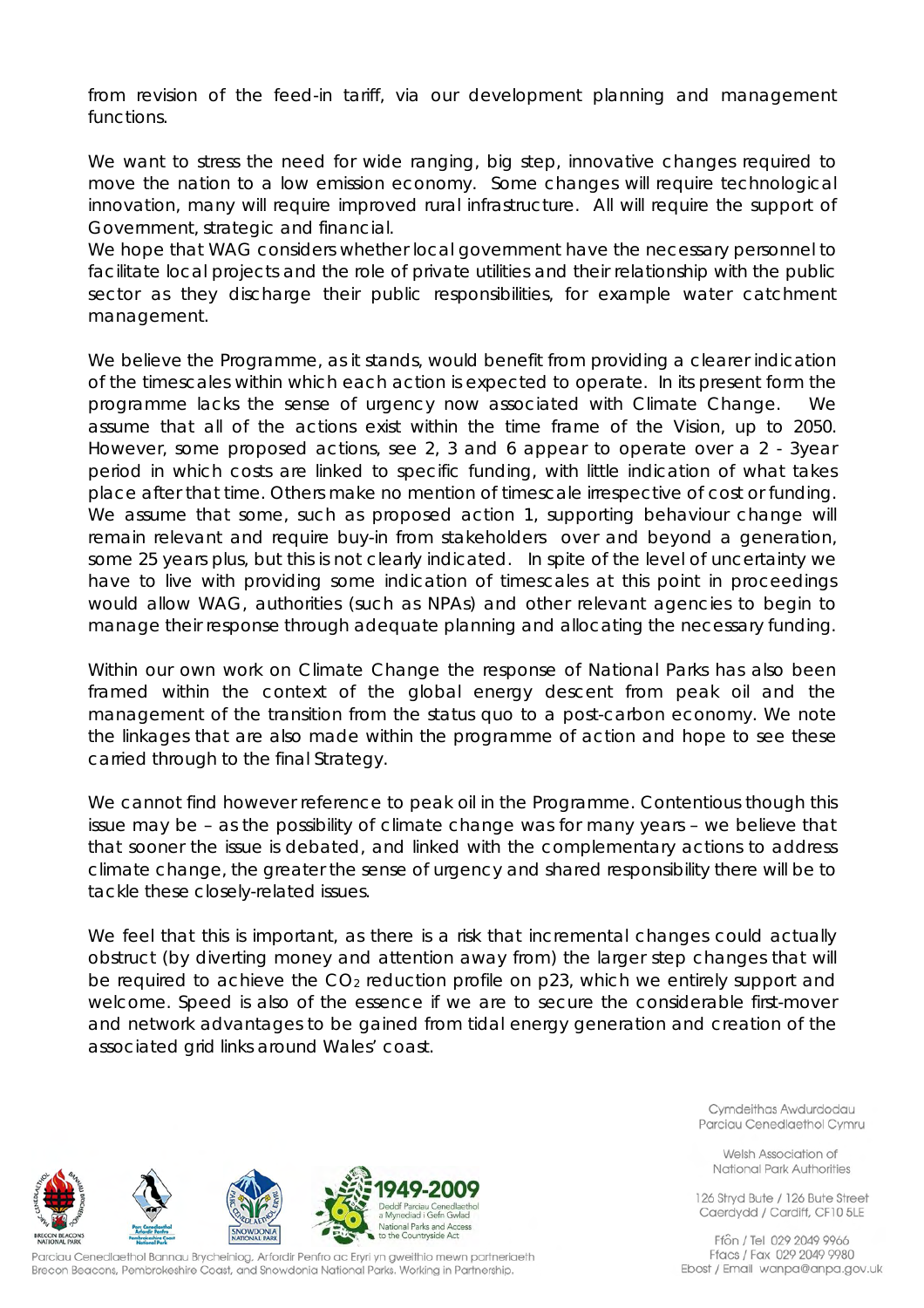Again, thank you for this opportunity to comment up the proposed Programme for Action. The challenge for NPAs over the course of this century will remain the same as the past fifty years, to retain the quality, value and utility of National Parks even as their landscape character evolves. In the face of Climate Change we look to WAG to provide us with the strategic all-Wales leadership and the necessary tools to ensure we continue to meet the challenge and deliver the National Park purposes.

Yours sincerely,

**Greg Pycroft**

**Welsh Policy Officer**

**Including contributions from:** Brecon Beacons National Park Authority Pembrokeshire Coast National Park Authority Snowdonia National Park Authority



Parciau Cenedlaethol Bannau Brycheiniog, Arfordir Penfro ac Eryri yn gweithio mewn partneriaeth Brecon Beacons, Pembrokeshire Coast, and Snowdonia National Parks. Working in Partnership.

Cymdeithas Awdurdodau Parciau Cenedlaethol Cymru

Welsh Association of National Park Authorities

126 Stryd Bute / 126 Bute Street Caerdydd / Cardiff, CF10 5LE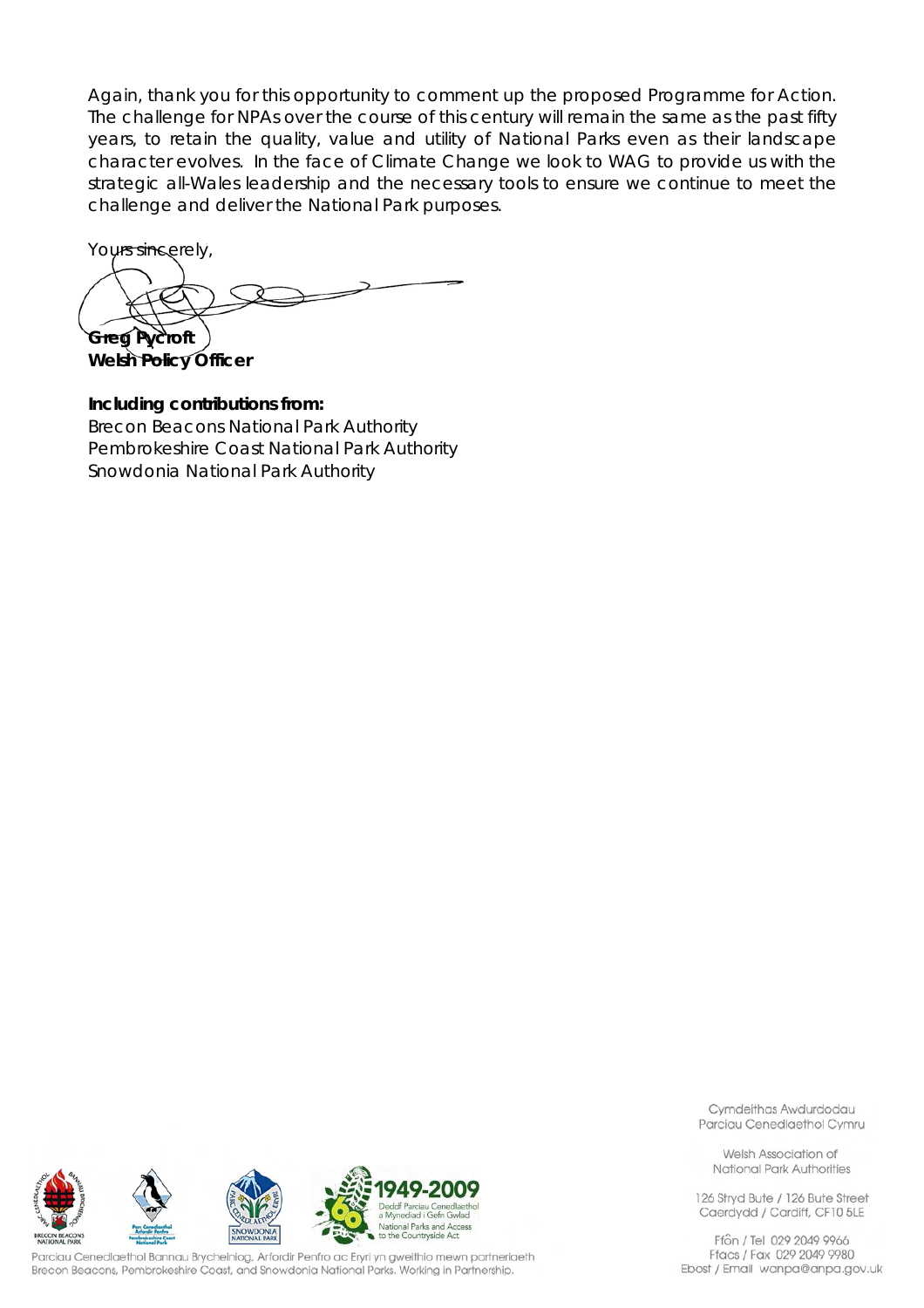# **Appendix 1.**

# **National Park Authority supported activity in response to Climate Change**

## **Brecon Beacons NPA**

- July 2009 BBNPA prepared a report entitled "The Brecon Beacons National Park: a good place for the Glastir Sustainable Land Management Scheme". This report explains the value of the uplands of the Brecon Beacons National Park and their strategic importance to Wales in terms of investment through an agri-environment scheme.
- Mitigating and adapting to climate change are central themes in the National Park Management Plan
- Long term corporate objective *"*Demonstrate sustainable landscape scale conservation techniques compatible with the reformed CAP on NPA-owned sites*"*
- **Uplands Erosion Strategy being developed.**
- Peat bog restoration work underway on 20ha of eroding raised bog at Waun Fignen Felen, and 40ha on the Wales-England border, with other sites identified to benefit from the expertise developed here; exploring options for providing carbon off-setting through restoration of eroded landscapes.
- Funding of the Wye and Usk Foundation's European funded river restoration project, including river bank restoration.
- 3 NPA-owned commons (Mynydd Illtyd, Cefn Llechid, Pen y Crug) recently submitted in a combined Tir Gofal application. Manor Mawr Penderyn common the focus of integrated management plan development with the commoners association. Hatterrall, part of Black Mountains SSSI, the focus of an integrated, cross-border project development involving CCW, WAG, DEFRA, Natural England and BBNPA.
- A S106 Management Agreement with Dwr Cymru to achieve catchment management on 500ha of its 4000ha holdings on the Great Forest of Brecknock
- LBAP review is nearing completion, with focus shifted to integrated habitat conservation
- Better Woodlands for Wales grant applications.
- **Leader + projects for sourcing local, sustainable timber and wood fuel**
- Policy advice being developed, NP Ecologists' position statement now finalised, but no direct involvement in WFD implementation yet
- **Partnership working with EAW on eradicating giant hogweed from the Usk**
- **BBNPA planning advice notes on renewable energy technologies;**
- Design Guide supplementary planning guidance in final draft stages;

a Myn

ediad i Gefn Gwlad **National Parks and Access**<br>National Parks and Access<br>to the Countryside Act

- Biodiversity and Geodiversity SPG already approved and in the public domain.
- **Planning advice notes for renewable energy installations;**
- Renewable Energy & Assistance Programme (BBNPA/CPRW partnership including technical and planning advice and grants for installations).
- Consistent objection to Felindre to Tirley natural gas pipeline scheme, which results in a net increase of fossil fuel use in Wales and England, as well as carbon emissions from construction and reinstatement procedures and exposure of organic soils.
- All BBNPA's landholdings assessed for feasibility of HEP generation. Seven existing community HEP scheme up and running, many more in development. Achievable in

Cymdeithas Awdurdodau Parciau Cenedlaethol Cymru

Welsh Association of National Park Authorities

126 Stryd Bute / 126 Bute Street Caerdydd / Cardiff, CF10 5LE

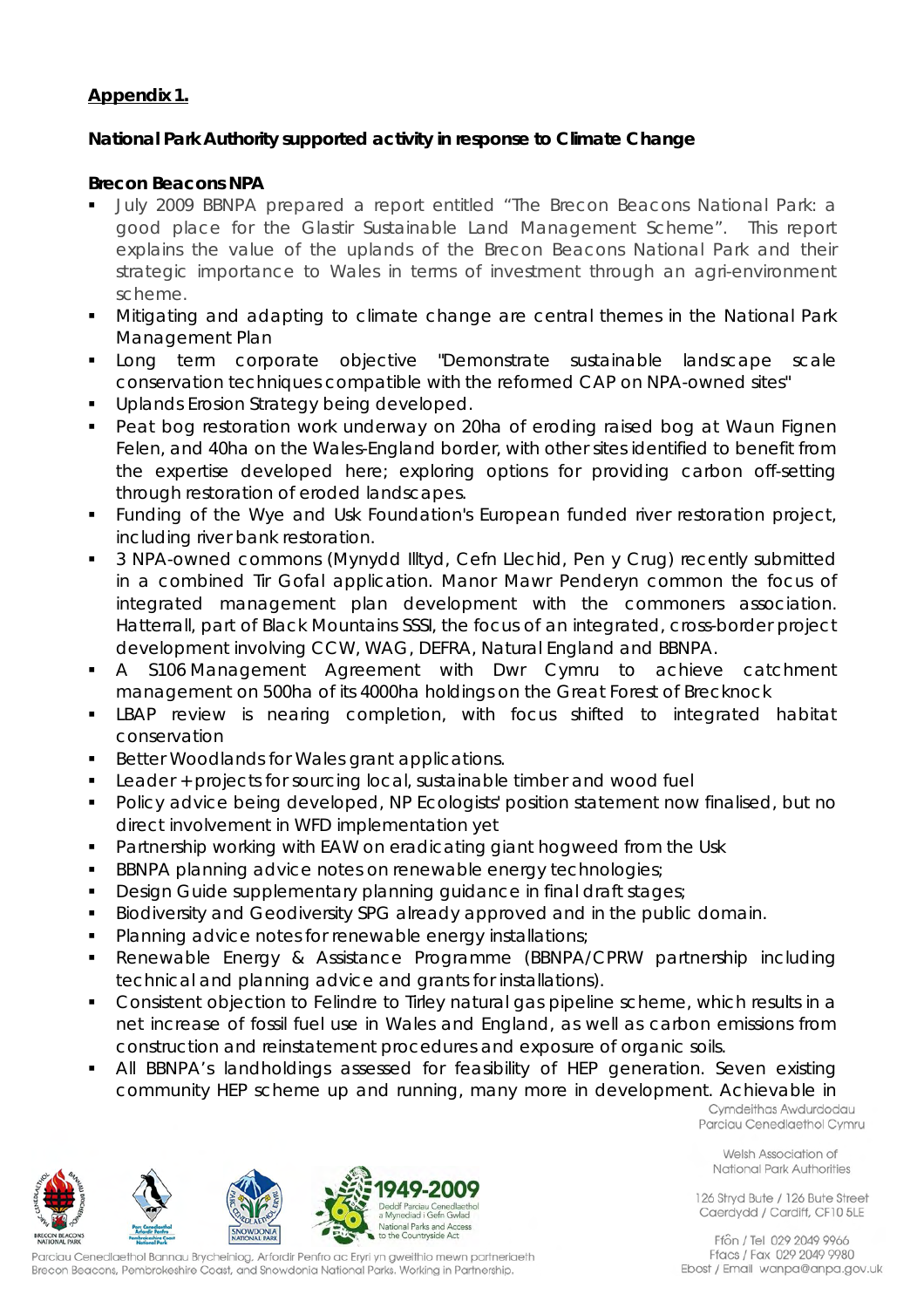the next 5 years: - 7% of all domestic and farm-based electricity could be generated from just 25 residences/farms plus 2 reservoirs serving 2 settlements (Talybont and Trecastle). All that's needed is the investment and planning consents.

- 3 Green Valleys Project is the only Welsh finalist in the UK-wide Big Green Challenge Project, aiming to win up to £1m to cut carbon emissions and generate small scale renewable energy projects in the Park.
- Planning consent recently granted for a 1MW anaerobic digester, generating combined heat and power.
- Renewable energy advice and marketing events supported.
- Sustainable Design Guide published; objective to ensure the Park goes carbon neutral for all new development via appropriate policies in the Local Development Plan; planning advice notes available for installation of renewable technologies.
- BBNPA Compost Bin scheme, re-use of arisings from habitat management work in the Park, e.g., gorse and bracken scrub arisings used for Waun Fignen Felen bog restoration.
- First Welsh NPA to receive the European Charter for Sustainable Tourism in Protected Areas
- Provide support and advice to schools seeking Eco-schools status.
- Developing interpretation training course to improve communication skills on key topics
- Beacons Bus Scheme operating during summer bank holidays and weekends

# **Pembrokeshire Coast NPA**

- Completion of a Renewable Energy Assessment for the National Park
- "Connectivity plus": coupling habitat connectivity with socio-economic opportunities to identify the best biodiversity return on investment
- Habitat creation and management e.g. Conserving the Coastal Slopes scheme on 90+ sites Park-wide
- Development of value-added products e.g. timber provision for Senedd
- Management agreements for conservation (including promotion of agricultural best practice) with farmers on 500ha of land
- Soil Association registration for St David's Airfield with spectacular wildlife recovery
- Food education e.g. Spade to Fork project for schoolchildren
- Administer Pembrokeshire Grazing Network to conserve wildlife and habitat connectivity in the wider countryside
- Woodland management on 300ha of owned/leased sites; advice on a further 400ha p.a.
- Timber processing at Cilrhedyn Centre; partner in Pembrokeshire Timber Store. Developing products so as to create new end-uses for small-dimension timber
- **Heathland restoration and soil management on upland sites previously planted with** conifers
- Planning Ty Unnos and other sustainable building formats for NPA sites and private sector developments
- Monitoring biodiversity on NPA sites and National Park land and through local Biodiversity Action partnerships

ediad i Gefn Gwlad **National Parks and Access**<br>National Parks and Access<br>to the Countryside Act

Tackling invasive species through partnership

Cymdeithas Awdurdodau Parciau Cenedlaethol Cymru

Welsh Association of National Park Authorities

126 Stryd Bute / 126 Bute Street Caerdydd / Cardiff, CF10 5LE

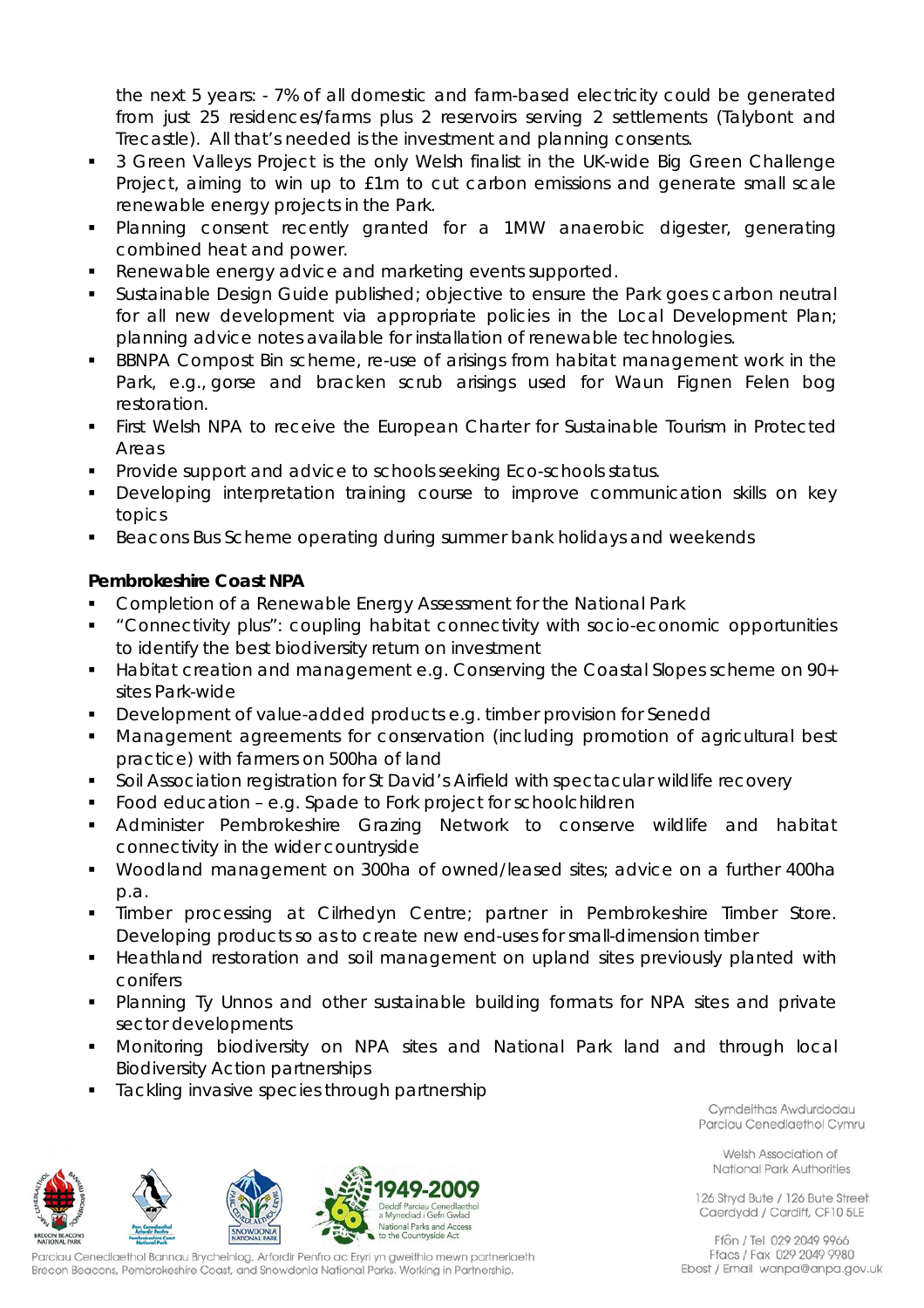- Reducing those impacts on the marine environment over which we have some influence (e.g. disturbance and fishing) so as to reduce in-combination impacts of climate change
- Setting policy context in the current and next generation National Park Management Plan and development plan.
- Leading by example e.g. wind turbine, ground source heat pumps, solar thermal, biomass heating, grey water harvesting at PCNPA HQ, Newport Information Centre, Castell Henllys and St David's Gallery; PCNPA landfill waste reduced by 50%.
- Implementation locally of the Three Parks Sustainable Design Guidance.
- Maintaining quality of experience on the National Trail, rights of way, access land and sites in the face of accelerated coastal erosion and runoff
- Enabling people to enjoy the Park without cars and if they do use their car they can purchase tickets from a solar-powered pay and display machine being trialled.
- <sup>3</sup> vans using biodiesel; also tractors and other vehicles.
- Member of Greenways Partnership coastal and Preseli buses; Park and Ride
- Brokering sustainable transport solutions at St Justinian's

## **Snowdonia NPA**

- Habitat Management Rhaglen Tir Eryri SNPA provides facilitation, advisory service and management agreements to manage habitats. Specific focus on common land. Graziers manage appropriate habits and the consequential improvements in water and carbon management. Increasing skills levels and awareness of carbon management. Working locally to look at successor elements to Rhaglen Tir Eryri to look at carbon and water management.
- Habitat Re-creation removal of inappropriately planted conifer blocks on peat soils especially bogs. Allowing bogs to re-establish, locking up carbon and benefiting water management.
- Wetting of areas allowing areas to re-wet, benefits water retention; reduce water colouration on supplies and improves carbon accumulation.
- Full partners with WAG in the delivery of the pilot Catchments Sensitive Farming project in the Bala area.
- Assisted in planting of 85ha of broadleaved woodland last year.
- Provision of advice and tree nursery facility for land managers within NP.
- **Proofing the local Biodiversity Action Plan for climate change.**
- **Policies currently reviewed as part on LDP and NPMP adoption.**
- Currently involved with erosion control, concerns that due to Climate Change frequency of flash floods will pose more serious issues for ground works.
- Snowdonia Green Keys starting to link local transport services with the National infrastructure/ timetables; most users of this NP could use the area by public transport and not the car.
- Snowdonia Green Key initiative helping visitors to enjoy the National Park in a sustainable way.
- Travel allowances discourage more polluting vehicles (i.e. VED bands above A,B and C)

Collectively:



Parciau Cenedlaethol Bannau Brycheiniog, Arfordir Penfro ac Ervri yn gweithio mewn partneriaeth Brecon Beacons, Pembrokeshire Coast, and Snowdonia National Parks. Working in Partnership.

Cymdeithas Awdurdodau Parciau Cenedlaethol Cymru

Welsh Association of National Park Authorities

126 Stryd Bute / 126 Bute Street Caerdydd / Cardiff, CF10 5LE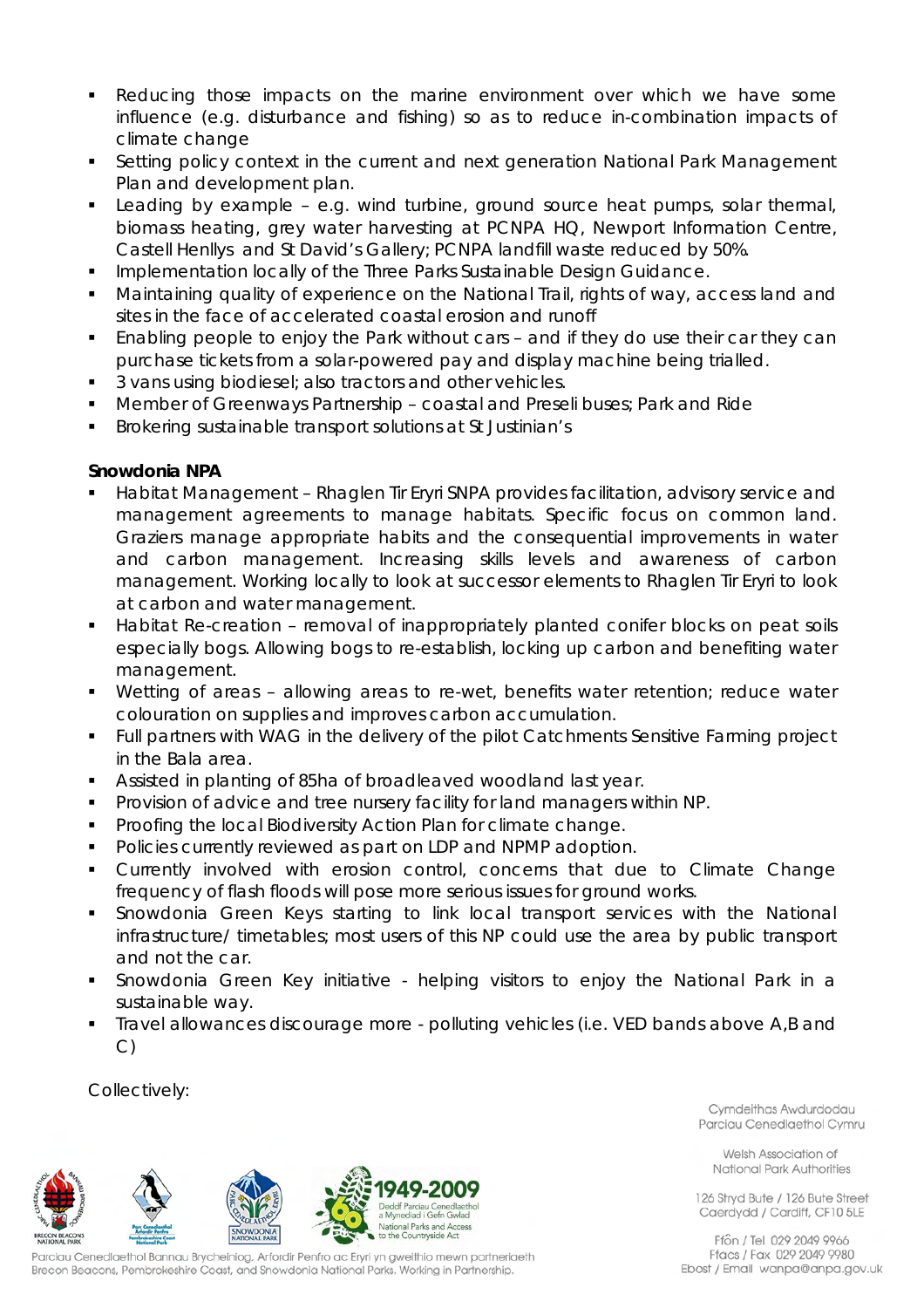- Climate change was the theme of the three Parks' RWS presence 2007 and of the ANPA Members Workshop 2007
- 3 Welsh National Parks leading on a statement of principles and action for ecosystem management.
- NPA operations meet Green Dragon Level 4 standards, which include carbon reduction from transport, energy and waste.
- The NPAs are all signatories to the WLGA declaration on climate change.
- **Input to Wales and UK consultations on Climate Change and related policy** consultations.

And through the Welsh Assembly Government's Sustainable Development Fund (SDF/CAE) we have all financed:

- **EXECTE EXECTE FIGHTS ENEX** energy generation, conservation and efficiency schemes
- **IDCal food schemes**
- waste reduction and recycling schemes
- **EXEC** climate change education and awareness programmes
- **transport initiatives**



Parciau Cenedlaethol Bannau Brycheiniog, Arfordir Penfro ac Eryri yn gweithio mewn partneriaeth Brecon Beacons, Pembrokeshire Coast, and Snowdonia National Parks. Working in Partnership.

Cymdeithas Awdurdodau Parciau Cenedlaethol Cymru

Welsh Association of National Park Authorities

126 Stryd Bute / 126 Bute Street Caerdydd / Cardiff, CF10 5LE